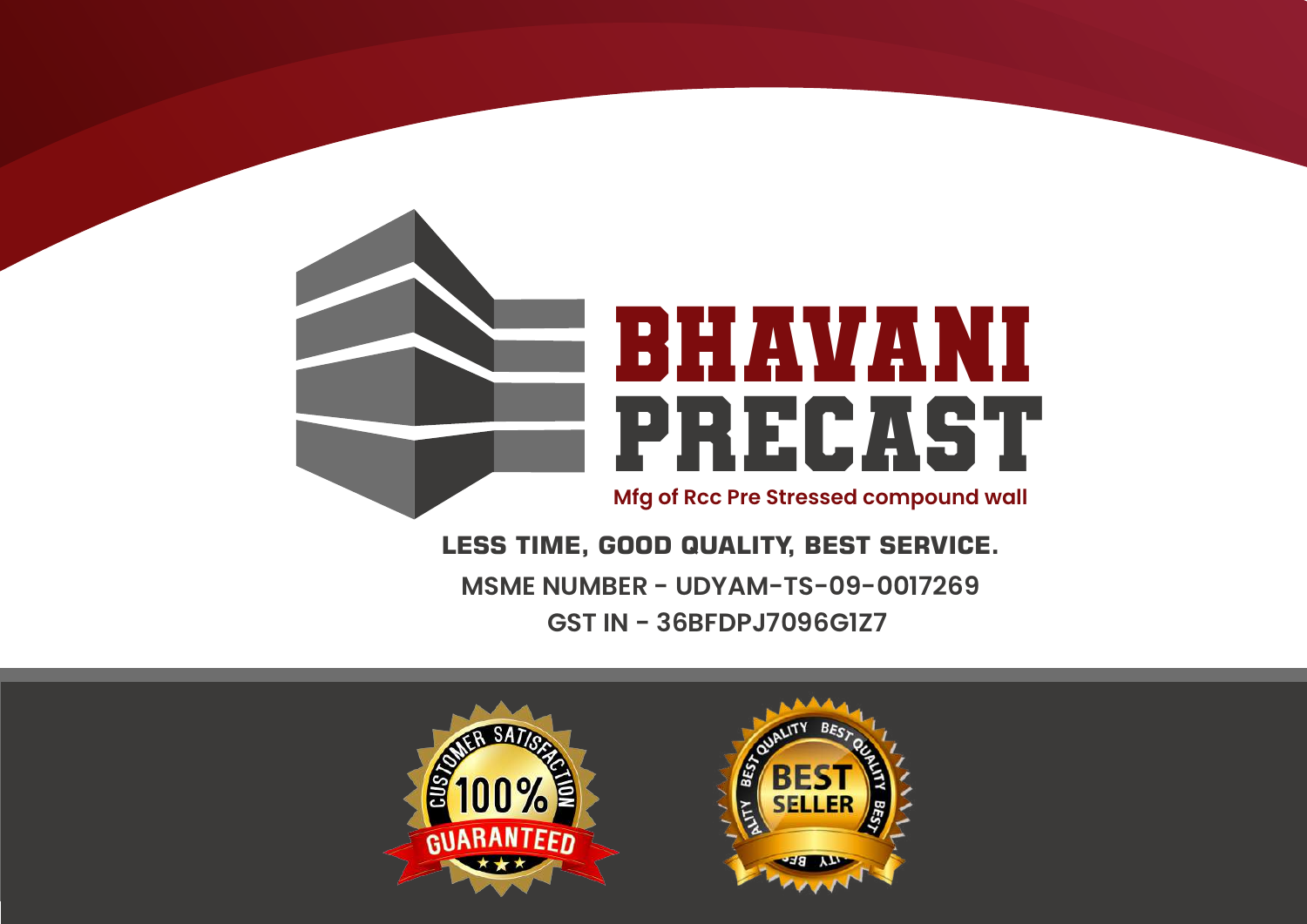## **About us:**

Established in the year 2017, Bhavani Precast provides a wide range of superior quality products that includes Precast Compound Wall, Industrial Compound Wall, Labour Quarter, Precast Wall, and Compound Wall. We are renowned as the best manufacturer and supplier of cement products due to the high-quality materials and latest procedures we use and implement.

## **Why Choose Us?**

inder stringent norms with the use of premium q<br>hd Wall, Industrial Compound Wall, Labour Quart<br>ed under our rigorous quality control norms and: Precast Wall, and Compound Wall are tested under our rigorous quality control norms and thus,<br>resist abrasion, chemical attack, weathering.<br>**Our Vision:** Bhavani Precast manufactures products under stringent norms with the use of premium quality material. Our Products - Precast Compound Wall, Industrial Compound Wall, Labour Quarter, resist abrasion, chemical attack, weathering.

## **Our Vision:**

We're a reputable company, working towards achieving high standards within our field by offering products at an affordable price, ensuring we meet client requirements and adding value to the community.

We are a company with steadfast believe of creating employment and become a strong force in our Nation's Progress.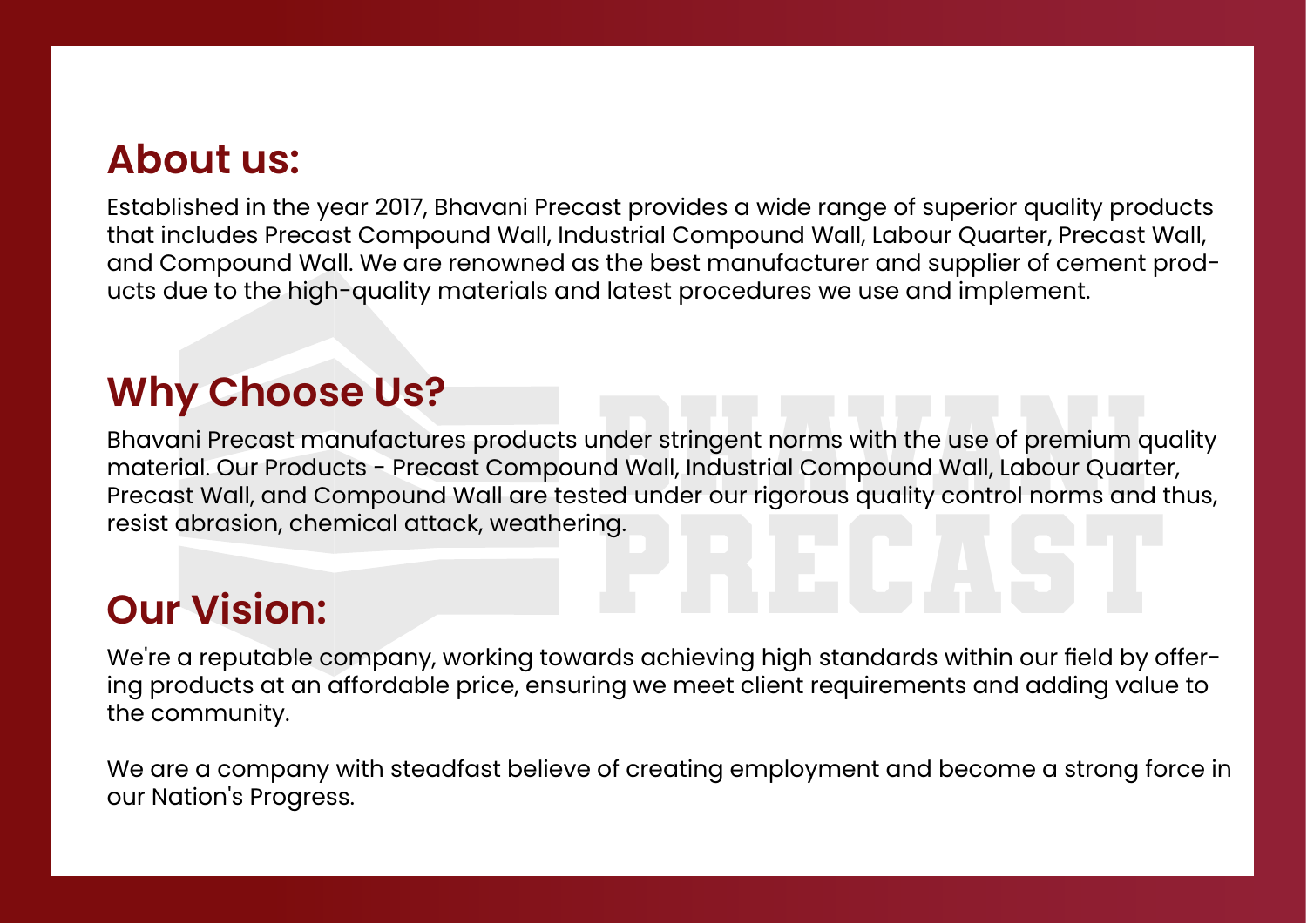## **Overview of Compound Wall:**

Basic Design of 8 Feet Height Precast/folding Compound Wall.

### **Our Wall can withstand load As Follows:**

- $\checkmark$  Basic Wind Speed 150KMPH
- $\checkmark$  Wind Load 11.14 PSI
- $\checkmark$  Horizontal Load 12.8 PSI

### **Dimensions & Reinforcement:**

- $\checkmark$  6x6 inch vertical 'I section Column with 55mm.
- $\checkmark$  length is dependent on the customer's requirement.
- $\checkmark$  It has two sides, where we can easily fill the planks.
- $\checkmark$  Pillar shall be reinforced with 7 roads High tensile steel twist wires of 4mm which are manufactured with a stressing system.
- $\checkmark$  Rcc Plank With 7ft Length, 1 ft Width And 50mm Thickness Planks Shall Be Use Of Different Heights. It Is Fixed In Column's 55mm Grew.
- $\checkmark$  Panel shall be reinforced with 4 Rods High Tensile Steel of 4mm that are manufactured by Stressing System to give more strength



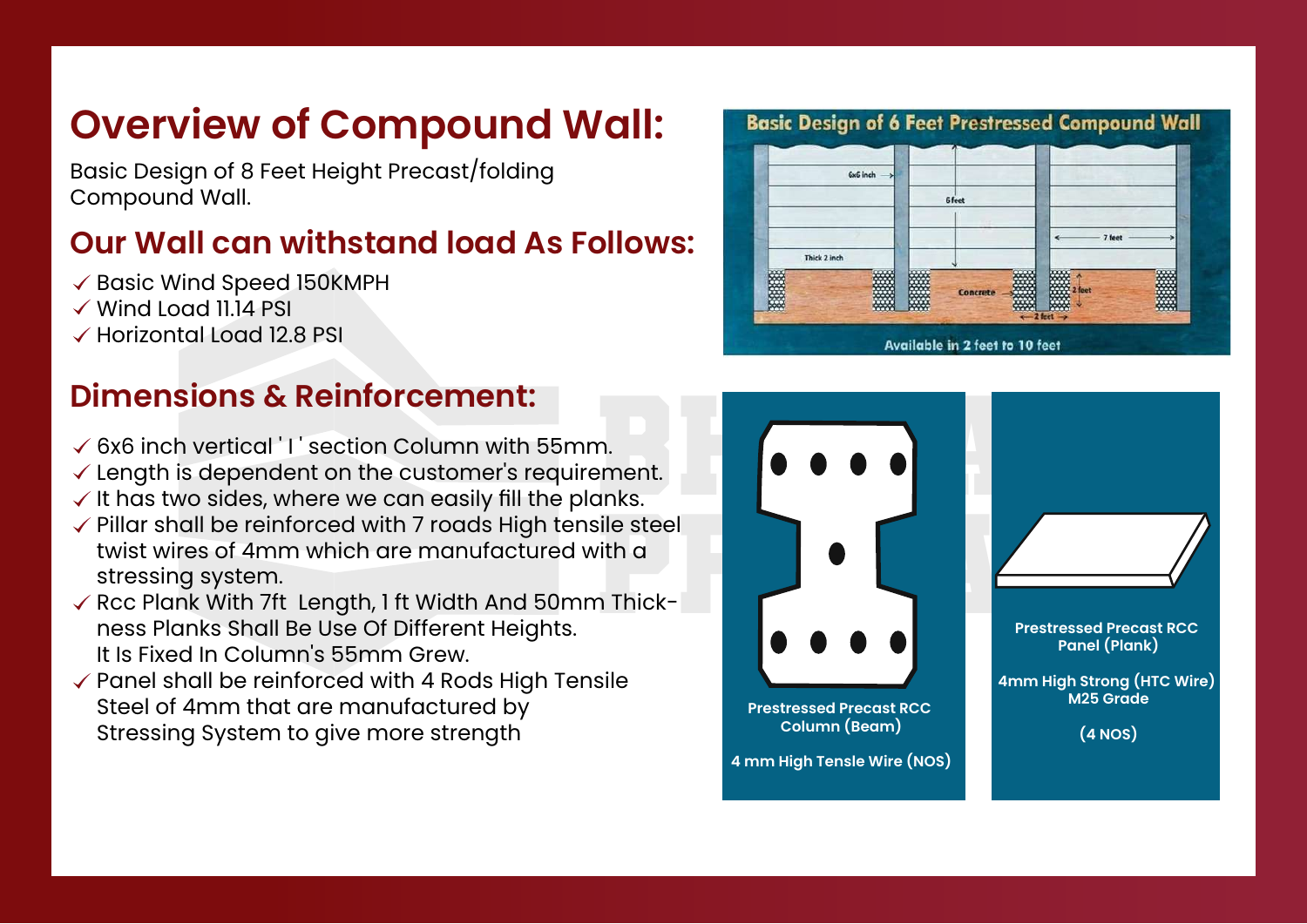# **Applications :**

**Compound Wall Security Cabin Labor Quarter Garden Curbing Footpath Curbing Industries Security Wall Bungalows Landscaping Party Plot Wall Plots Boundaries School Playground Temporary Offices for building construction Interior for Offices like Partitions & Cabins Water Parks Hotels & Resorts And Many more**

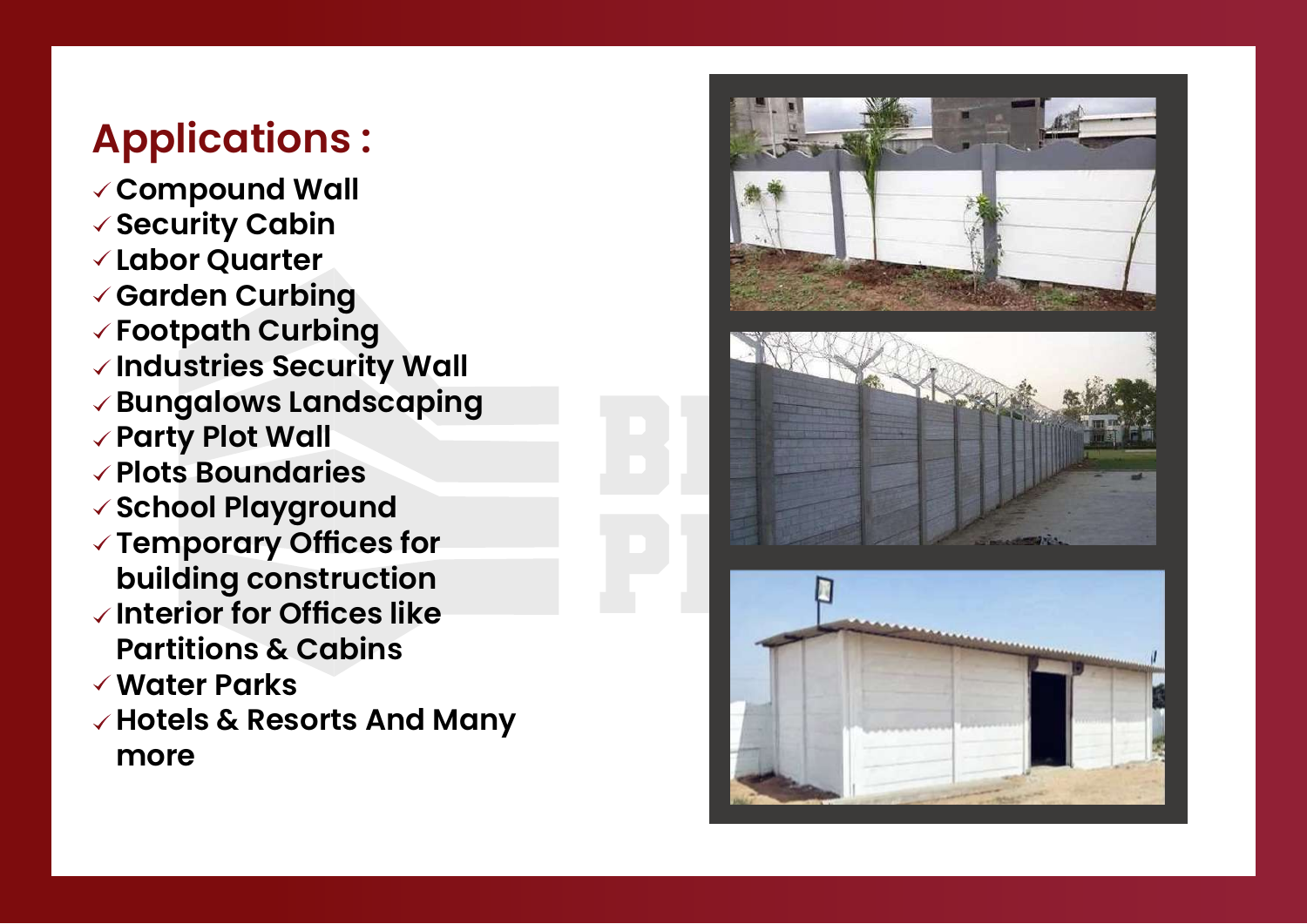# **Completed Projects**







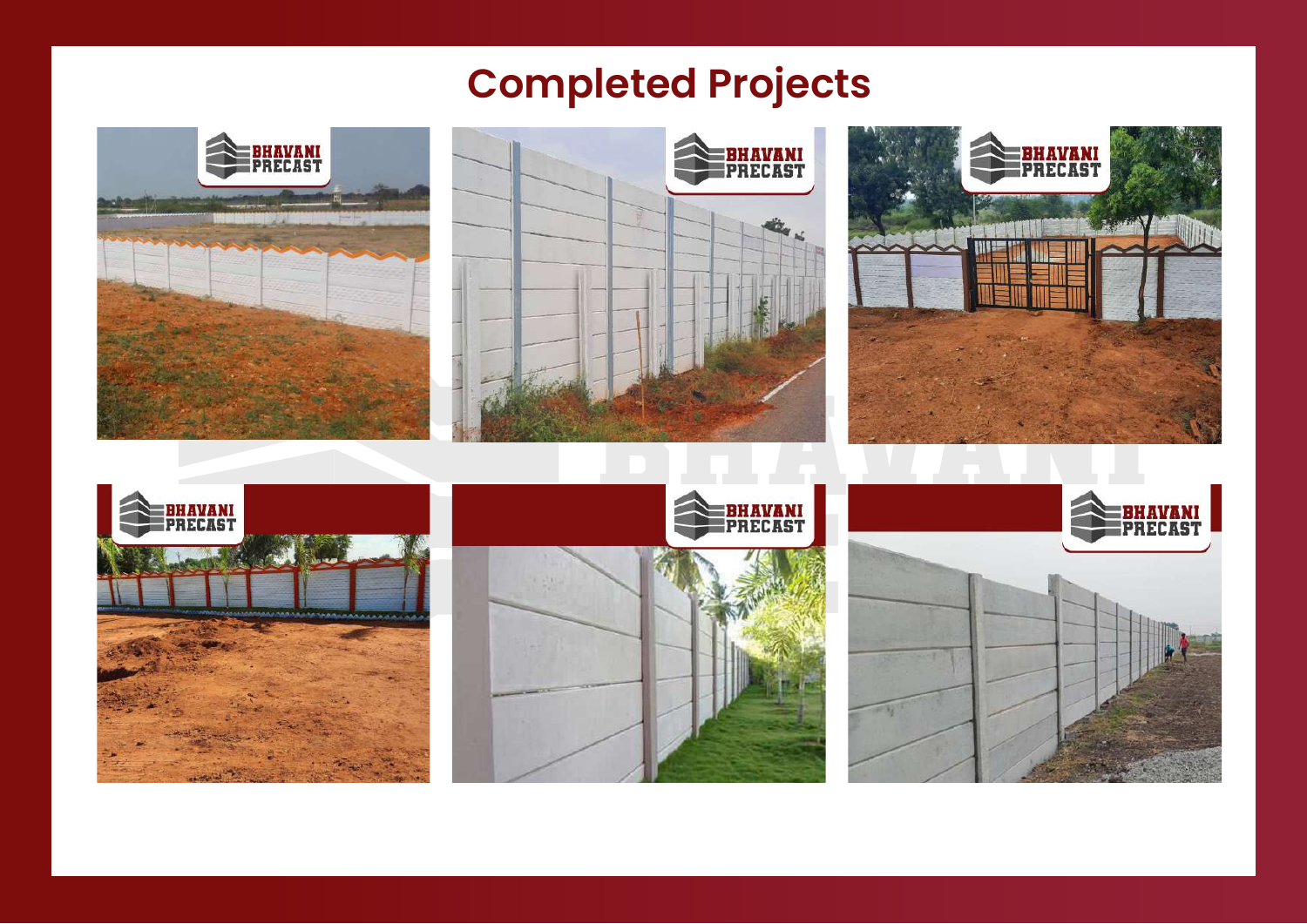## **Customer Testimonials**



They build us quality compound walls for us for almost 50 acres

### https://www.youtube.com/watch?v=tTn4-XICfak **Mr. Sambashiva Rao**



Am very happy with the work output that they have given<br>**Mr. Sreekar**<br>https://www.youtube.com/watch?v=kE3aWidNvns



#### https://www.youtube.com/watch?v=-96MuSr9BgA **Mr. Narsimha Rao**

#### SUBSCRIBE OUR CHANNEL

https://www.youtube.com/channel/UC-MtGcqUgA40NK3YkR5rUN9w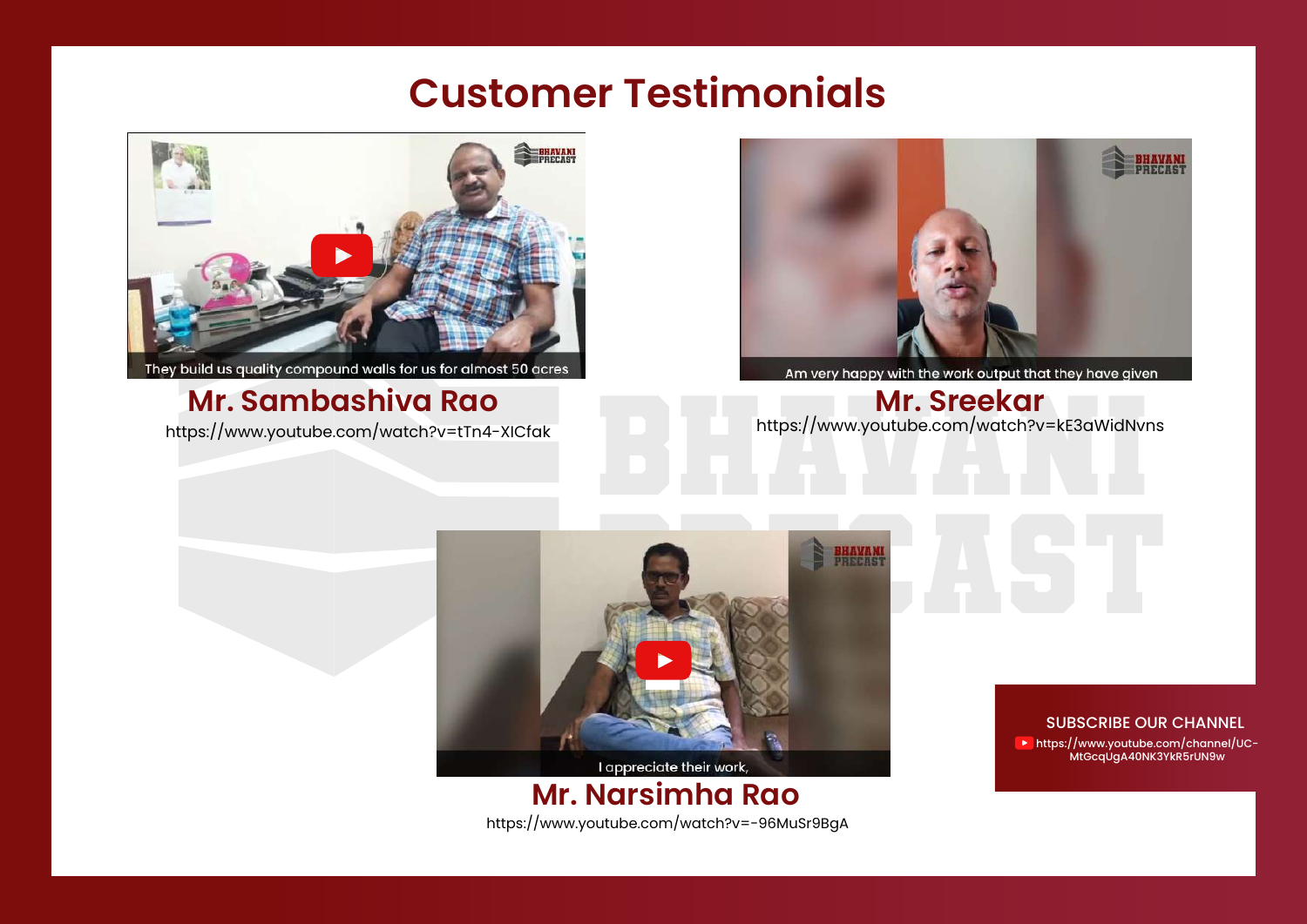# **Our Valuable Clients**